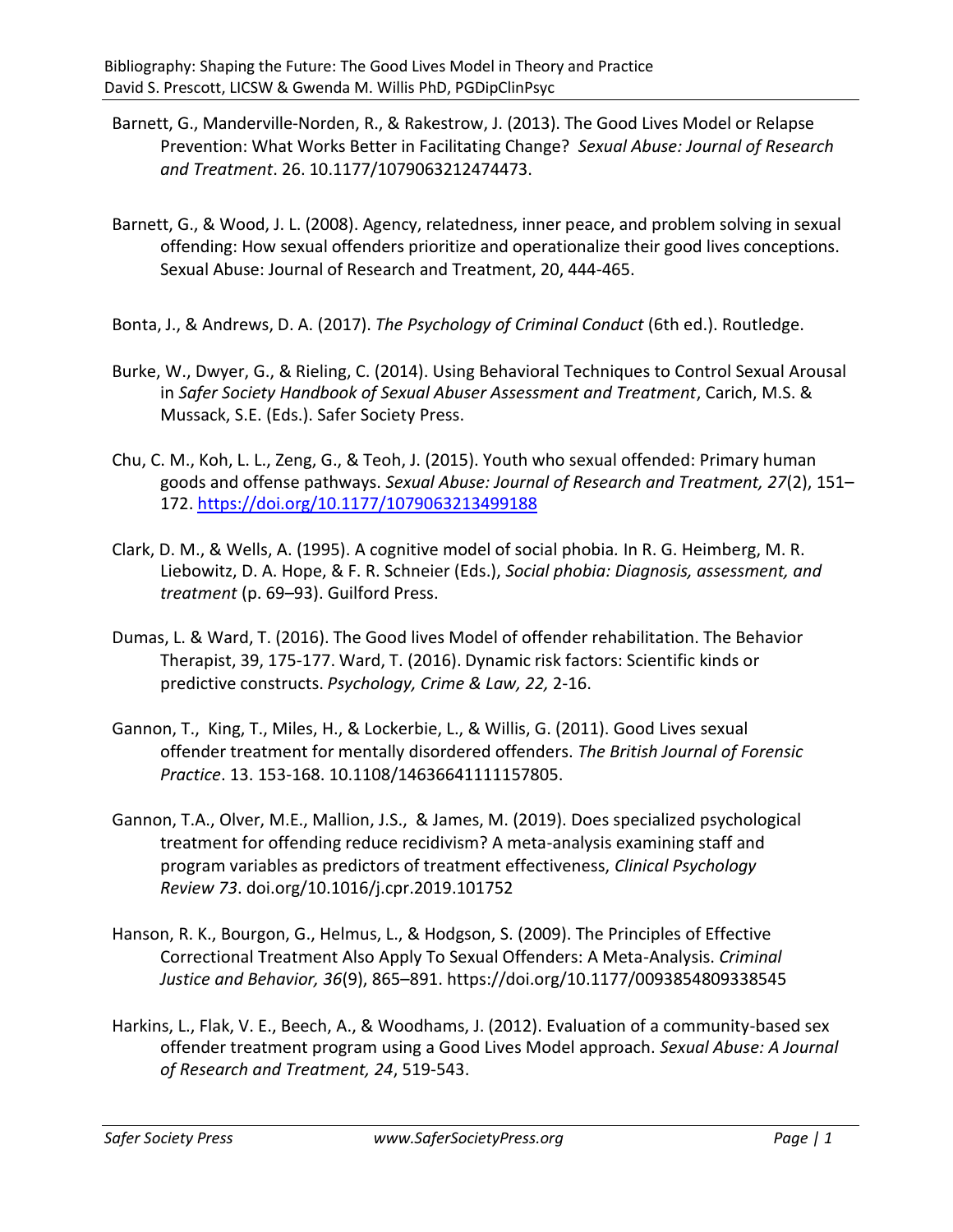- Heffernan, R., Ward, T., Vandevelde, S., & Van Damme, L. (2019). Dynamic risk factors and constructing explanations of offending: The Risk-Causality Method. *Aggression and Violent Behavior, 44*, 47-56. doi.org/10.1016/j.avb.2018.11.009
- Marshall, W. L. (2005). Therapist Style in Sexual Offender Treatment: Influence on Indices of Change. *Sexual Abuse: Journal of Research and Treatment, 17*(2), 109– 116. doi.org/10.1177/107906320501700202
- Marshall, W. L. Marshall, L.E., Serran, G.A., & O'Brien, M.D. (Eds.) (2011). *Rehabilitating Sexual Offender: A Strength-Based Approach*. American Psychological Association.
- Marshall, W.L., Serran, G., Moulden, H., Mulloy, R., Fernandez, Y.M., Mann, R. and Thornton, D. (2002), Therapist features in sexual offender treatment: their reliable identification and influence on behaviour change. *Clin. Psychol. Psychother*., 9: 395- 405. <https://doi.org/10.1002/cpp.335>
- Martinson, R. (1974). What works? Questions and answers about prison reform. The Public Interest, 35.
- Maruna, S. (2001) Making good: How ex-convicts reform and rebuild their lives. American Psychological Association.
- Miller, W. R., & Rollnick, S. (2013). *Applications of motivational interviewing. Motivational interviewing: Helping people change (3rd edition).* Guilford Press.
- Norcross, J.C. (2002). *Psychotherapy relationships that work: Therapist contributions and responsiveness to patients*. New York: Oxford University Press.
- Olver, M., Marshall, L., Marshall, W. & Nicholaichuk, T. (2018). A Long-Term Outcome Assessment of the Effects on Subsequent Reoffense Rates of a Prison-Based CBT/RNR Sex Offender Treatment Program With Strength-Based Elements*. Sexual Abuse. 32*. 107906321880748. 10.1177/1079063218807486.
- Orlinsky, D. E., Grawe, K., & Parks, B. K. (1994). Process and outcome in psychotherapy noch einmal. In A. Bergin S. & Garfield, Eds., *Handbook of psychotherapy and behavior change*, 4th ed. New York: Wiley.
- Prescott, D. S. (2015). *Becoming the Man I Want To Be: A Good Lives Workbook*. Safer Society Press.
- Prescott, D. S. (2018). *Becoming Who I Want To Be: A Good Lives Workbook for Young Men*. Safer Society Press.

Prescott, D. S., & Dent, T. (2018). *Becoming Who I want to Be: A Good Lives Workbook for Young*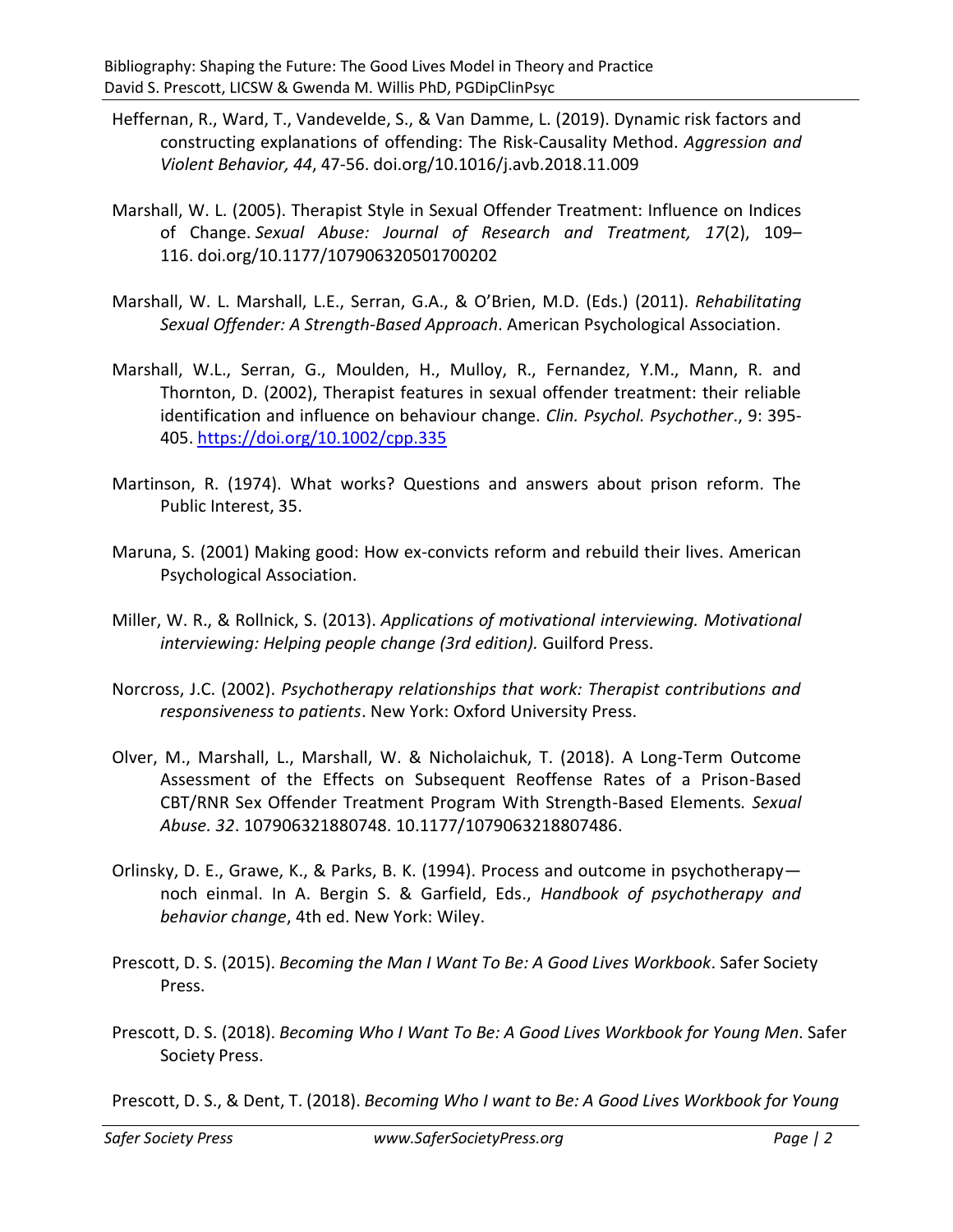*Women*. Safer Society Press.

- Prescott, D.S. & Wilson, R.J. (2016). *Very Different Voices: Perspectives and Case Studies in Treating Sexual Aggression*, NEARI Press.
- Print, B. (Ed.) (2013). *Good Lives Model for Adolescents Who Sexually Harm*. Safer Society Press. Sampson, R. J., & Laub, J. H. (1993). *Crime in the making: Pathways and turning points through life*. Harvard University Press.
- Seikkula, J. & Arnkil, T.E. (2014). *Open Dialogues and Anticipations: Respecting otherness in the present moment.* National Institute for Health and Welfare.
- Substance Abuse and Mental Health Services Administration (SAMHSA), samhsa.gov/nctic/trauma-interventions.
- Simons, D. A., McCullar, B., & Tyler, C. (2006, September). Evaluation of the Good Lives Model approach to treatment planning. Paper presented at the 25th Annual Association for the Treatment of Sexual Abusers Research and Treatment Conference.
- Smith, P., Goggin, C., & Gendreau, P. (2002). The effects of prison sentences and intermediate sanctions on recidivism: General effects and individual differences. Ottawa, ON: Solicitor General Canada.
- Thornton, D. (2020), personal communication.
- Ward, T. (2016). Dynamic risk factors: scientific kinds or predictive constructs. *Psychology, Crime & Law, 22*, 2-16. doi.org/10.1080/1068316X.2015.1109094
- Ward, T., & Fortune. C. (2016). From Dynamic Risk Factors to Causal Processes: A Methodological Framework Psychology, Crime & Law, 22, 190-202.
- Ward, T. & Fortune, C. (2016). (Eds.) Dynamic Risk Factors: What Role should they play in the explanation, assessment and rehabilitation of offenders? Psychology, Crime & Law, 22, 1-202.
- Ward, T., & Hudson, S. (2008). Pathways model of the sexual offense process applied to offenders with intellectual disability. *Sexual Abuse: A Journal of Research and Treatment, 20,* 379-392.
- Ward, T., Mann, R. E., & Gannon, T. A. (2007). The good lives model of offender rehabilitation: Clinical implications. *Aggression and Violent Behavior.* DOI: 10.4324/9781315890135
- Willis, G. M., & Grace, R.C. (2008). The quality of community reintegration planning for child molesters: effects on sexual recidivism. *Sexual Abuse, 20*(2), 210-240. doi.org/10.1177/1079063208318005